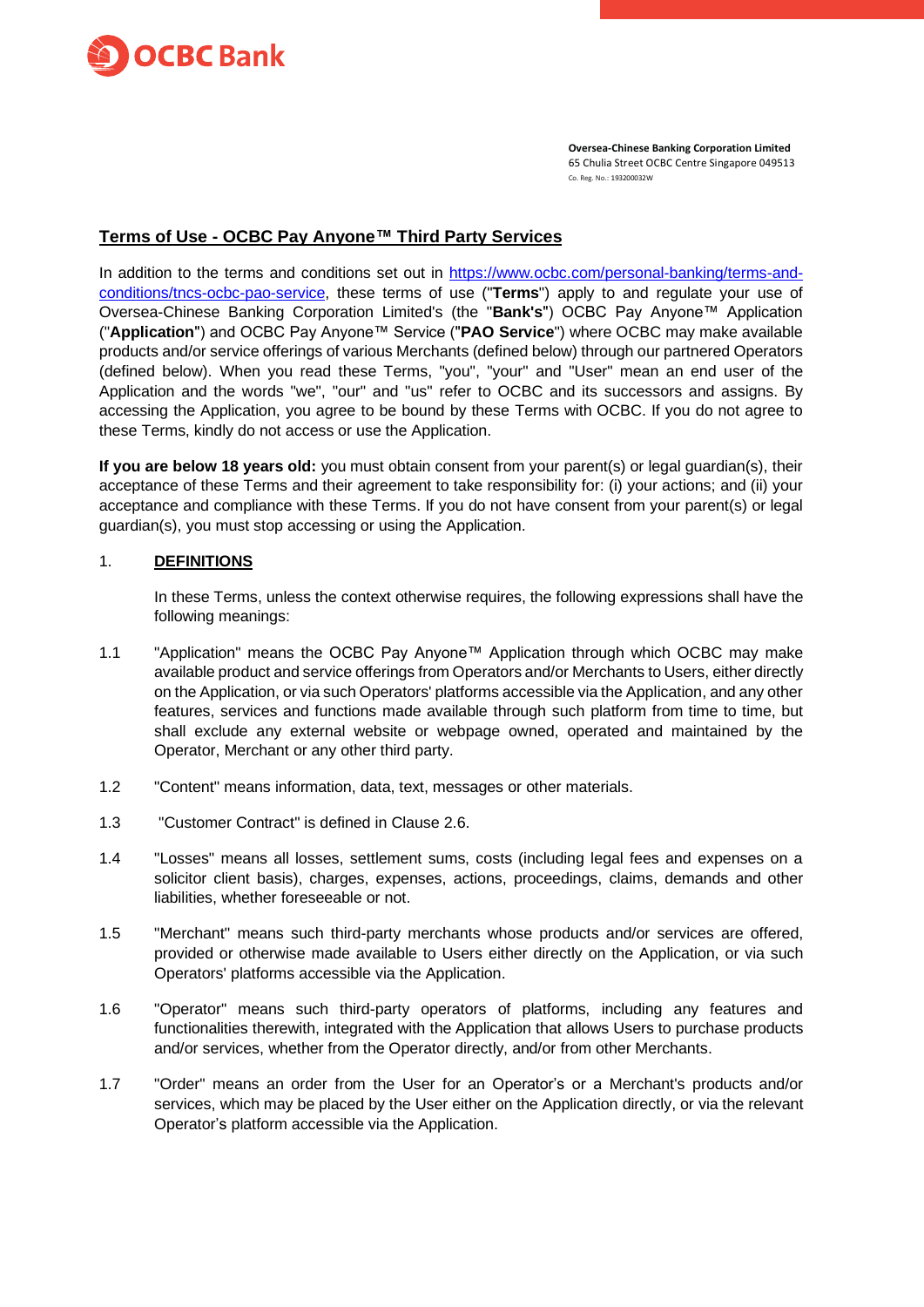1.8 "Personal Data" refers to any data, whether true or not, about an individual who can be identified (i) from that data; or (ii) from that data and other information to which OCBC has or is likely to have access, including data in OCBC's records as may be updated from time to time.

## 2. **THIRD PARTY PARTNERSHIPS**

- 2.1 The Application allows you to browse and place Orders for products and services from the Operators and/or other Merchants, either directly through the Application, or through the Operators' platforms which are accessible via the Application. OCBC does not own, sell or resell any products and services and does not control the Operators, Merchants or any products and services provided by them. For avoidance of doubt, any Orders placed directly through the Application will be processed and handled by the relevant Operator and/or Merchant, and not OCBC.
- 2.2 You acknowledge and accept that, except for the PAO Service and/or otherwise indicated, all products and services offered on the Application, or on an Operator's platform (which may be accessible through the Application) are sold and/or provided by the relevant Operator or Merchant as indicated on the specific listing on the Application or Operator's Platform as the merchant on record, and not OCBC. You understand that any Order that you place shall be subject to the product and/or service availability/serviceability of the relevant Operator or Merchant, as well as any additional terms and conditions (including but not limited to any terms or policies relating to or governing refunds, returns, cancellations or exchanges) provided by OCBC, Operators or Merchants.
- 2.3 OCBC neither endorses nor assumes any responsibility or liability arising in connection with any Order or the products and services in respect of which an Order is carried out. Transfer of risk and property in purchased products, delivery, product warranties (including the conditions and remedies for such warranties), support, refunds, returns, replacements, exchanges and any other ancillary products or services in relation to such products and services shall be governed by and subject to such terms and conditions as may be prescribed by OCBC, the relevant Operator and/or the relevant Merchant, which may be indicated on the specific listing or elsewhere on the Application.
- 2.4 You may place an Order in accordance with the instructions as prescribed on the Application and/or on the relevant Operator's platform from time to time. Orders placed in any other manner on the Application or the relevant Operator's platform (as the case may be) will not be accepted. Upon placing an Order, your Order will be processed but only deemed to be accepted upon the relevant Operator's or Merchant's confirmation (which shall be communicated to you via such channels or mediums as the relevant Operator may determine).
- 2.5 You acknowledge that you shall be responsible for ensuring the accuracy of the Order and that each Order shall be deemed to be irrevocable and non-cancellable upon transmission to the Application or the relevant Operator's platform (as the case may be) and the relevant Operator and/or Merchant shall be entitled to process such Order(s) without any further reference or notice to you.
- <span id="page-1-0"></span>2.6 All Orders (regardless of whether such Orders are made on the Application directly or through an Operator's platform) shall be subject to the relevant Operator's processing and/or the relevant Operator's or Merchant's acceptance at their sole discretion and each accepted Order shall constitute an agreement entered into directly and only between you and the relevant Operator and/or Merchant ("**Customer Contract**"). You acknowledge that unless you receive the relevant Operator's and/or Merchant's confirmation (which shall be communicated to you via such channels or mediums as such Operator and/or Merchant may determine) accepting your Order, the relevant Operator and/or Merchant shall not be party to any legally binding agreements or promises made between such Operator and/or Merchant and you for the sale or other dealings with the relevant products and/or services and accordingly the relevant Operator and/or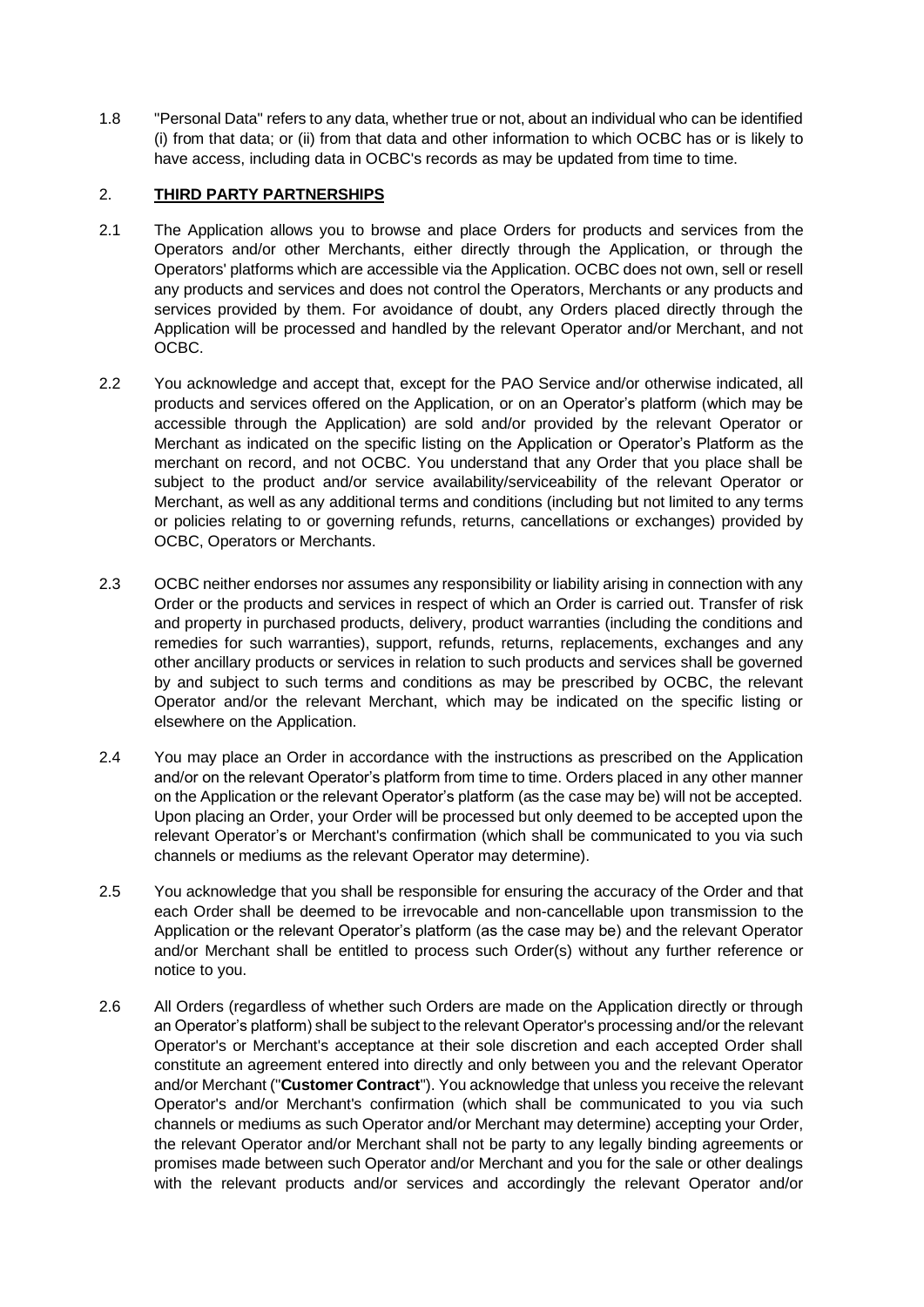Merchant shall not be liable for any Losses which may be incurred as a result. For the avoidance of doubt, such Operator and/or Merchant each reserve the right to decline to process or accept any Order received from or through the Application or the relevant Operator's platform (as the case may be) in their absolute discretion.

- 2.7 Additionally, OCBC reserves the right to not process any payment transaction via the PAO Service if: (i) such transaction does not comply with the requirements or terms and conditions applicable to the use of the Application, including these Terms, or is otherwise not in the mode or manner required by OCBC; (ii) OCBC is prohibited from processing such transaction by reason of any applicable laws or legal requirements; ; or (iii) for such other reason as OCBC may deem appropriate at its sole discretion.
- 2.8 OCBC may from time to time, in its sole discretion and without prior notice to you, change and/or amend any of the following:
	- (a) the list of Operators and/or Merchants; and
	- (b) any specific terms and conditions for any transaction and/or Order,

and shall not be liable for any Losses suffered by you due to such change and/or amendment (including but not limited to any unavailability of the Application and/or any Operator's platform due to transition arrangements).

- 2.9 You agree that each of the relevant Operator and/or Merchant shall have the right to terminate a Customer Contract with immediate effect in the event that the relevant product and/or service has been mispriced on the Application and/or the Operator's platform, or for any other reason as may be determined by the relevant Operator or Merchant in their absolute discretion. In the case of a Customer Contract for the sale of products, the relevant Operator or Merchant shall have such right to terminate the relevant Customer Contract whether or not the relevant product has been dispatched or are in transit and whether payment has been charged to you.
- 2.10 You acknowledge and warrant that you have not relied on any term, condition, warranty, undertaking, inducement or representation made by or on behalf of any Operator or Merchant which has not been stated expressly in a Customer Contract or upon any descriptions or illustrations or specifications contained in any document including any catalogues or publicity material produced by OCBC, and/or any Operator or Merchant. You also acknowledge and agree that the exclusion of warranties, exclusion of liability and exclusion of remedies in these Terms and Customer Contracts allocate risks between the parties and permit the Operators or Merchants to provide their products and/or services at lower fees or prices than such Operators or Merchants otherwise could and you agree that such exclusions of liability are reasonable.
- 2.11 Without prejudice to the generality of Clause [6:](#page-5-0)
	- (a) as the third-party platforms as well as the products and/or services are operated and/or provided by Operators and Merchants, and not OCBC (notwithstanding that they may incorporate the "OCBC Pay Anyone™" mark, logo and/or other marks and logos of OCBC), OCBC gives no warranty as to the quality, merchantability, state, condition or fitness of the third-party platforms, products and/or services offered, provided or made available on Application;
	- (b) no condition is made or to be implied nor is any warranty given or to be implied as to the products and/or services provided as well as the life or wear of any products and/or services supplied or that they will be suitable for any particular purpose or use under any specific conditions, notwithstanding that such purpose or conditions may be known to the relevant Operator and/or Merchant; and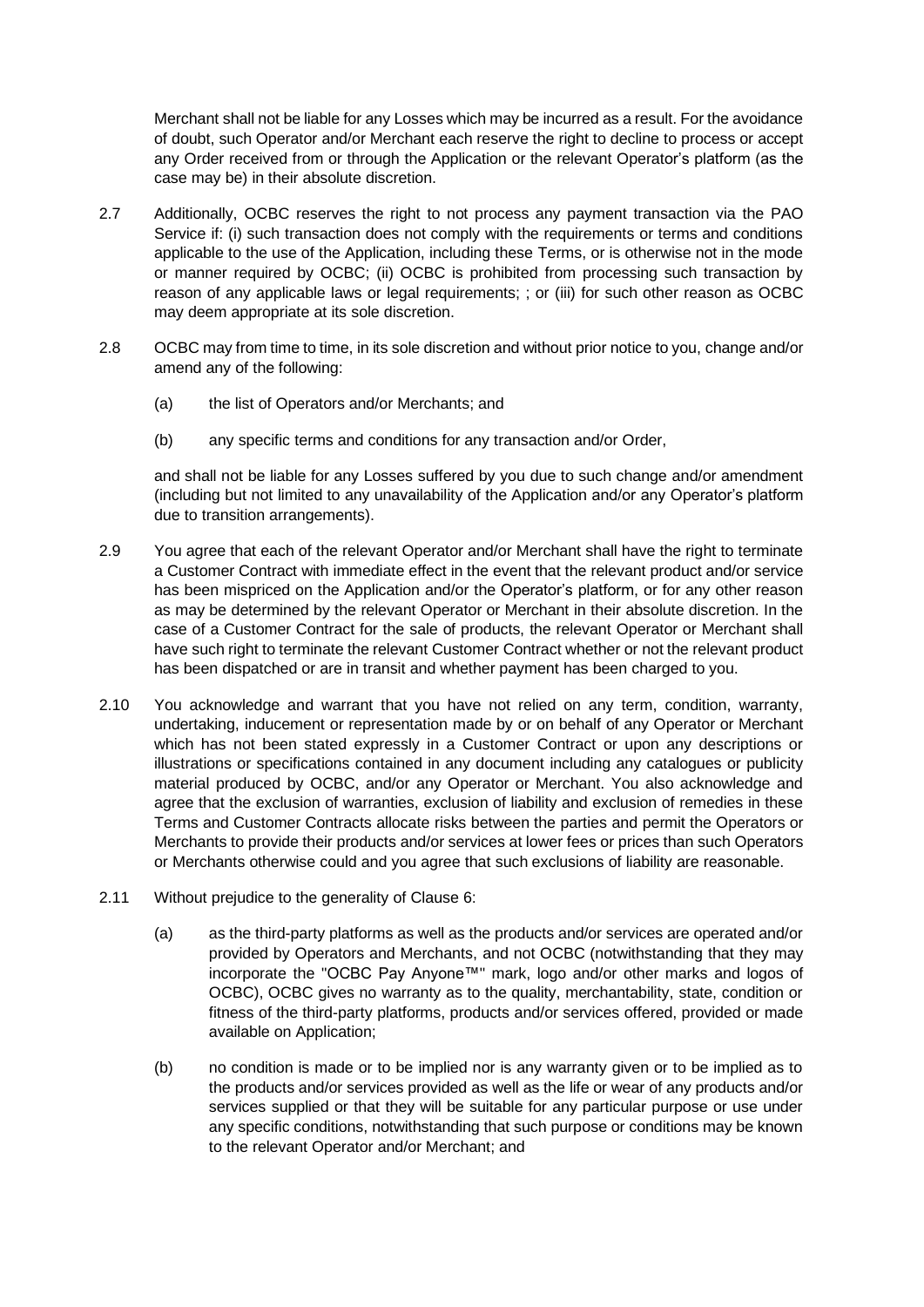(c) OCBC shall be under no liability for the following measures and actions taken by you or third parties and the consequences thereof: improper remedy of defects, alteration of the relevant products and/or services without the prior agreement of OCBC, addition and insertion of parts, in particular of spare parts which do not come from OCBC.

## 3. **FOOD AND BEVERAGES**

- 3.1 You acknowledge and agree that:
	- (a) Minimum Order Value Some of the campaigns require a minimum order value ("**MOV**") before an Order can be placed and delivered to you. Where an applicable Order fails to meet the MOV, you will have the option of paying to add more items to your Order to meet MOV; and
	- (b) Special Instructions the Operators and/or Merchants shall reasonably endeavour but shall not be obligated to comply with your special instructions for an Order and/or F&B Contract (as defined below). There shall be no replacement or refund for an Order and/or F&B Contract which does not conform to special instructions provided by you.
	- (c) Alcohol Persons placing an order for alcohol from any Operator or Merchant must be at least eighteen (18) years old. Alcoholic beverages can only be sold and delivered to persons who are at least eighteen (18) years old. By placing an order that includes alcohol, you confirm that you are at least eighteen (18) years old. Operators and/or Merchants will have the right to refuse to deliver or provide any alcoholic product to any person who at the time of delivery or collection of takeaway, (i) does not appear to be at least eighteen (18) years old or (ii) cannot prove that he/she is at least eighteen (18) years old or (iii) is, or appears to be, under the influence of either alcohol or drugs at the time of delivery or collection of takeaway and in such an event you agree that OCBC, and the relevant Operator and/or Merchant shall not be liable to make any refund to you for the payment already made by you.
- 3.2 We make no representations to you or other end-users / end-consumers as to the quality or nature or suitability of the food or beverages offered for sale through the Application and/or the Operators' platforms accessible through the Application. Information on the food and beverages offered or available is obtained from the Operators and/or the Merchants and as between you and us, the Operator's and/or the Merchant's food and/or beverages are "as offered" by the Operators and the Merchants. Descriptions or statements about food and/or beverages advertised via the Application are provided by the relevant Operator and Merchant and we do not verify these descriptions or statements and we disclaim all warranties and representations in relation to any such Operators and Merchants and their food and/or beverages. We do not endorse any Operators and Merchants or food and/or beverages featured on the Application.
- 3.3 In particular, neither we nor the Operators and Merchants warrants or represents that any food or beverage items that are available for order on the Application or on any of the Operators' platforms accessible through the Application are free of any and all traces of any allergens or that consumption of a food or beverage item will not result in an allergic reaction. Your orders may be packaged with orders from other users at the time of collection/delivery, and such other orders may contain allergens. You acknowledge that by placing Orders for food or beverage items, you may be exposed to food or beverages that may cause an allergic reaction or injury, and in that regard you on your accord and on behalf of other end-users / end-consumers hereby fully release and discharge us and the relevant Operator and/or Merchant from any and all liability and/or responsibility to you or other end-users / end-consumers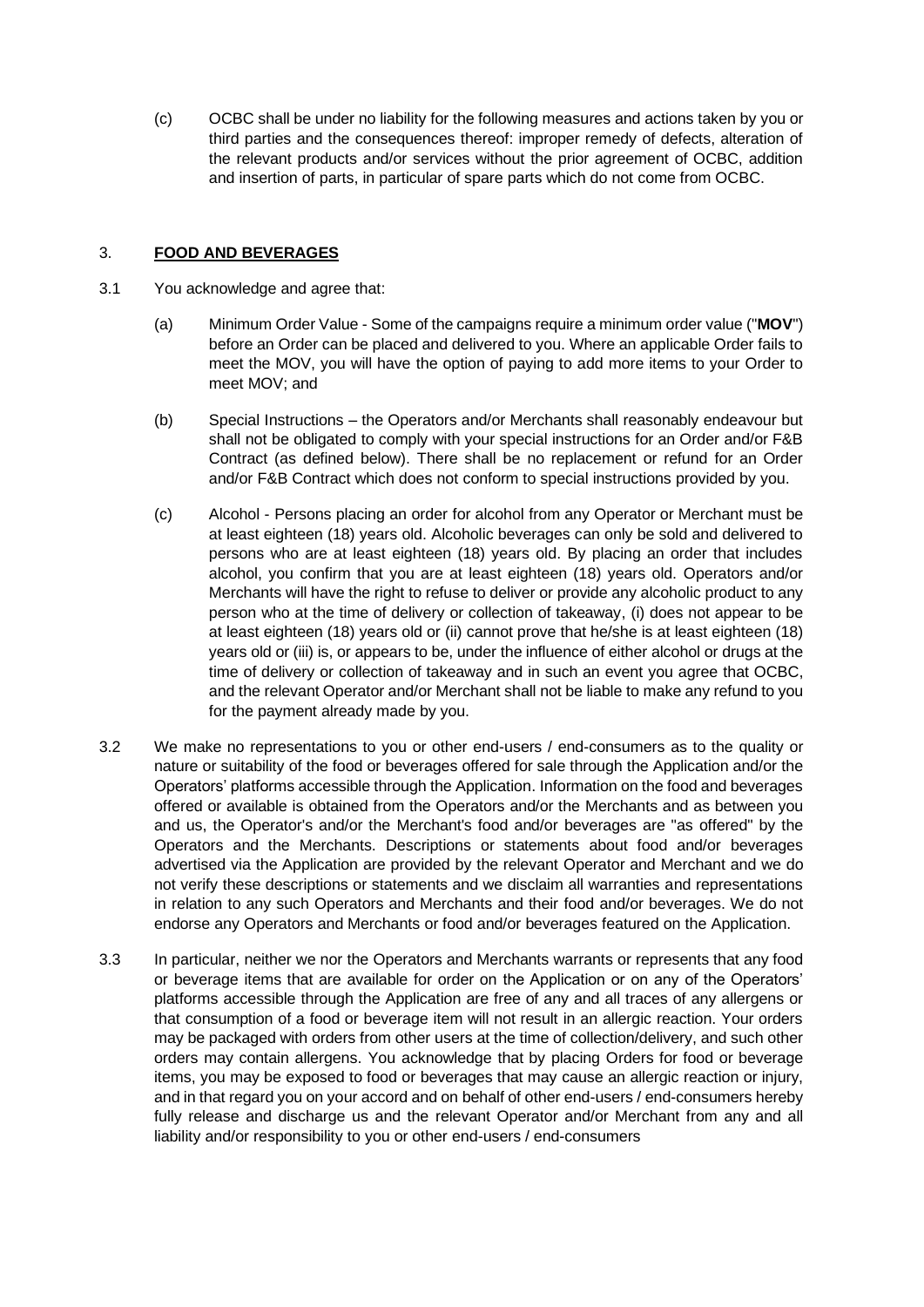3.4 You agree not to make any claim against us in respect of any loss or damage (including with respect to personal injuries) which may arise from or in connection with the Operators' and Merchants' performance or non-performance of the Customer Contract or other sale contract, or which may arise from or in connection with the nature, quality or fitness for purpose of the food and/or beverages supplied by the Operators and Merchants (or due to any defect therein), or arising in any other way, and you shall release and hold us harmless against any such loss or damage. You agree to use/consume all food and/or beverages supplied by the Operators and Merchants in a proper manner. In particular, upon receipt/collection of food and/or beverage items, you shall either consume them immediately or transport and store them appropriately (including keeping in storage at a proper temperature).

# 4. **FEES AND CHARGES**

- 4.1 You may make payment in respect of an Order by using any of the payment methods prescribed by an Operator from time to time (including without limitation, the PAO Service) and in accordance with any additional terms as may be prescribed by the relevant Operator from time to time. Payments may be made to and processed by relevant Operator's and/or Merchant's payment processor. You acknowledge that the Operators are entitled to collect payments from you on behalf of the Merchants, where applicable.
- 4.2 You are solely responsible for all amounts payable associated with purchases you make on any of the Operators' platforms accessible via the Application. You may not claim against Operator, Merchant or any of Merchant's agents, for any failure, disruption or error in connection with your chosen payment method.
- 4.3 Except as expressly set out under applicable refund policies as may be notified to you by OCBC, and the relevant Operator and/or Merchant, all sales are final, and no returns, replacements or refunds are permitted. If a replacement, return or refund is granted for any transaction, the transaction may be reversed, and you further agree to bear all taxes and other duties payable thereon (including in the case of bank transfers).

# 5. **DISCLAIMERS**

- 5.1 Content and services from various sources, including Operator, Merchants and any other third party content providers, including platforms, websites or webpages owned, operated and maintained by Operator, Merchants or any other third party ("**Third Party Content**"), may be included or provided through the Application (such as the platform operated by any Operator on which Orders may be made). None of OCBC, Operator, Merchants or any third-party content providers shall be liable for any errors or delays in the Application or any part thereof, or for any actions taken in reliance thereon. OCBC is under no obligation to monitor or review Third Party Content through the Application, and assumes no responsibility or liability for any Losses arising from or in connection with any such Third Party Content nor for any error, defamation, libel, slander, omission, falsehood, obscenity, pornography, profanity, inaccuracy or any other objectionable material contained in any such content. Any hyperlink to any other platform, website or webpage (including any websites or webpages owned, operated and maintained by any Operator and/or Merchant or any other third party) is for informational purposes only and for your convenience only and is not an endorsement or verification of such platform, website or webpage and should only be accessed at your own risk.
- 5.2 The materials made available on the Application, including any information, opinions and statements contained therein ("**Materials**") are intended for general circulation only, do not contain or convey any advice, and should not be used or relied on as a basis for making any decisions. They do not take into account the specific needs of any particular person who may access or be in receipt of such Materials. Such Materials may cover a wide range of topics and are not intended to be a comprehensive study or to provide any recommendation or advice. Accordingly, they should not be relied on or treated as a substitute for specific advice on any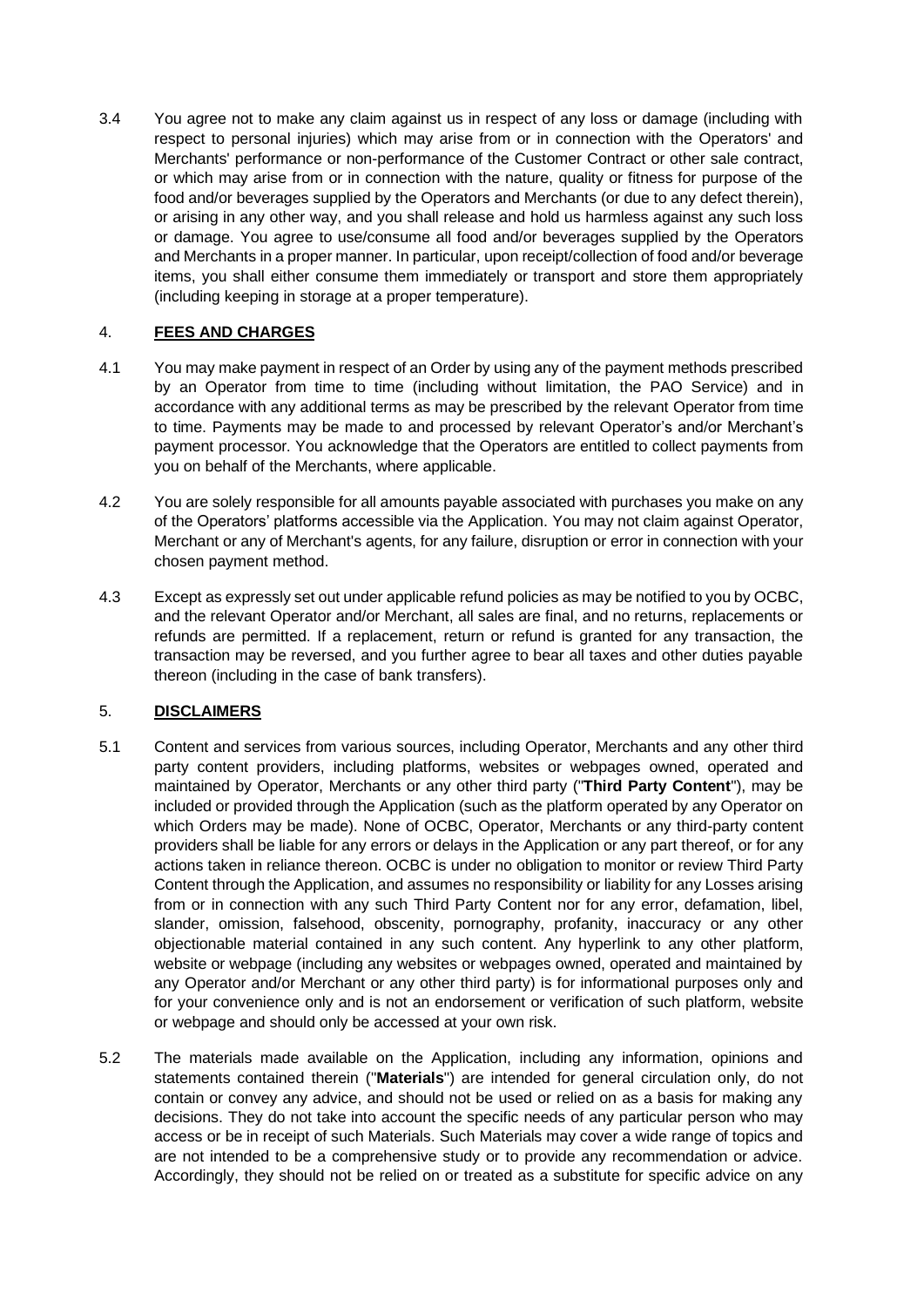particular issue. Please seek advice from a qualified professional with any questions you may have regarding any specific issue or concern you may have and the recommended course of action in respect thereof.

5.3 The Materials were prepared on a particular date and may not be updated or reflect any changes in law, events or practice since that date. Neither OCBC nor the author of the Materials undertakes any obligation to update the Materials or to correct any inaccuracy that may become apparent at a later time. All information, opinions and statements contained in the Materials are subject to change without notice.

## <span id="page-5-0"></span>6. **NO WARRANTY**

- 6.1 The Application is provided "as is" and "as available". No warranty of any kind, implied, express or statutory, including but not limited to any warranties of title, non-infringement of third party rights, merchantability, satisfactory quality, fitness for a particular purpose and freedom from computer virus or other malicious, destructive or corrupting code, agent, program or macros, is given in conjunction with the Application or any information and materials provided through the Application.
- 6.2 Without prejudice to the generality of the foregoing, OCBC does not warrant: (i) the accuracy, timeliness, adequacy or completeness of the Application; (ii) that your use of and/or access to the Application (including any of the Operators' platforms accessible via the Application), or the operation of the Application (including any of the Operators' platforms accessible via the Application), will be uninterrupted, secure or free from errors or omissions or that any identified defect will be corrected; (iii) that the Application (including any of the Operators' platforms accessible via the Application) will meet your requirements or are free from any virus or other malicious, destructive or corrupting code, agent, program or macros; (iv) that use of the Application (including any of the Operators' platforms accessible via the Application) by you will not infringe rights of third parties; or (v) that the Operators' platforms, products, services, materials and information contained on the Application are appropriate or available for use in other locations/jurisdictions other than Singapore. Unless specified otherwise, any such Operators' platforms, products, services, materials and information are strictly for Users' access and/or use in Singapore. In the event that the laws of the jurisdiction you are in do not permit or impose restrictions on the access to any content on the Application, you shall forthwith discontinue access to such content or comply with such restrictions (as the case may be).
- 6.3 You acknowledge and agree that OCBC does not warrant the security of any information transmitted by or to you using the Application (including any of the Operators' platforms accessible via the Application) and you hereby accept the risk that any information transmitted or received using the Application (including any of the Operators' platforms accessible via the Application) may be accessed by unauthorised third parties and/or disclosed by OCBC and by its officers, employees or agents to third parties purporting to be you or purporting to act under your authority.
- 6.4 You will not hold OCBC or any of its officers, employees or agents responsible or liable, in contract, tort (including negligence or breach of statutory duty), equity or otherwise, for any such access or disclosure or for Losses (whether direct or indirect, or whether foreseeable or not) suffered or incurred by you as a result of any such access or disclosure.

# 7. **DATA PRIVACY AND CONFIDENTIALITY**

7.1 You consent to OCBC, its related corporations (collectively, the "**Related Corporations**"), and OCBC's and Related Corporations' business partners and agents (collectively, the "**Representatives**") collecting (including by way of recorded voice calls), using and disclosing your personal data for purposes reasonably required by OCBC, Related Corporations and Representatives. Such purposes are set out in OCBC's Data Protection Policy, accessible at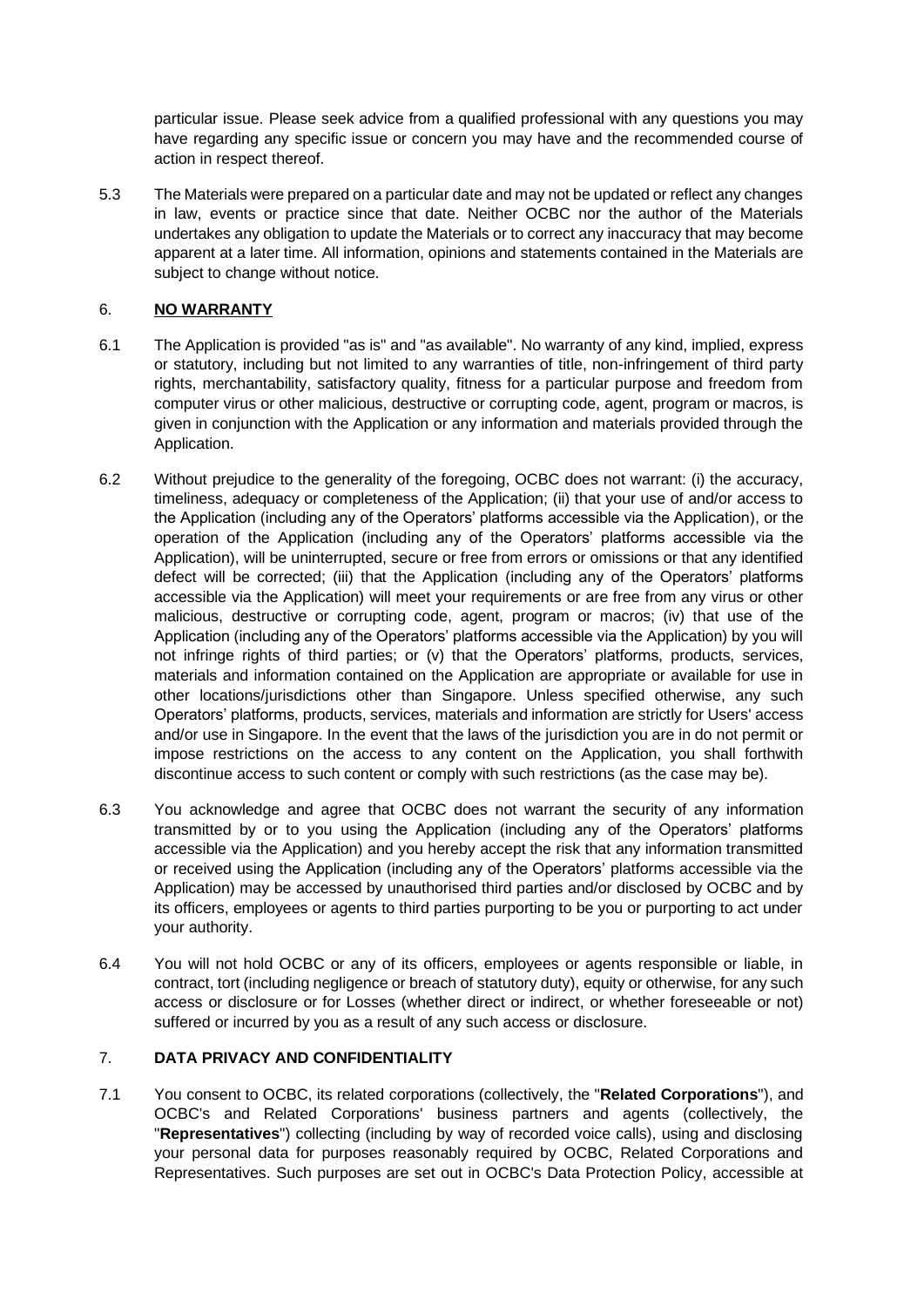[\[https://www.ocbc.com/personal-banking/policies\]](https://www.ocbc.com/personal-banking/policies) or available on request and which you have read and understood.

- 7.2 Where you are accessing any of the Operators' platforms via the Application, OCBC may disclose certain information relating to you and your access and use of the Application (which may include Personal Data) ("**Session Information**") to such Operators to facilitate your log in to, access and use of such Operators' platforms and/or any products and/or services made available therein. You hereby acknowledge and agree that (a) you consent to the disclosure of such Session Information by OCBC to the relevant Operators for the purpose of facilitating your log-in, access and use of such Operators' platforms, and (b) that OCBC shall not be responsible for the Operators' collection, use, disclosure and processing of such Session Information, which shall be governed by the relevant Operators' terms and conditions and privacy policies.
- 7.3 Certain products and/or services may be provided by the Merchants and/or Operators (as the case may be) on a part of the Application or via Operator's or Merchant's own platform, application, website or webpage (to which you may be directed from the Application) and may be co-branded with OCBC's logos or trade marks, even though they are not operated or maintained by OCBC. You acknowledge that any Personal Data submitted via such part of the Application or Operator's or Merchant's platform, application, website or webpage may include the relevant Operator and/or Merchant (as the case may be) as the recipients. You further acknowledge that any collection, use and/or disclosure of such Personal Data on such parts of the Application or Operator's or Merchant's platform, application, website or webpage may be subject to such terms and conditions as may be prescribed in Operator's or Merchant's own privacy policy. OCBC shall not be responsible for the privacy practices or policies of any such Operator or Merchant. You are encouraged to learn about the privacy practices or policies of such Operators and/or Merchants.
- 7.4 You acknowledge that all transmissions (whether by email or otherwise) to and from the Application cannot be guaranteed to be completely secure or error-free and the same could arrive late, be intercepted, corrupted, lost, destroyed, or incomplete, or contain viruses and may not be received by the intended recipient. Consequently, you understand that you should not post or transmit any private or confidential Content and/or information (whether yours or any third party's) to and from the Application unless you want it to be available publicly. You are aware that the Content transmitted by you may be subsequently forwarded to a third party by the recipient. You further understand that as OCBC cannot control or prevent the transmission of your private or confidential Content by a third party, OCBC cannot be responsible or held liable for the same. Accordingly, OCBC does not warrant the privacy and/or security of any transmissions (whether by email or otherwise) to and from the Application.

### 8. **EXCLUSION OF LIABILITY AND INDEMNITY**

8.1 OCBC shall in no event nor for any reason whatsoever be liable for any Losses arising from or in connection with: (i) any access, use or the inability to access or use the Application (including any of the Operators' platforms accessible via the Application), including in connection with any maintenance, breakdown, fault or non-availability of any part of the Application (or any of the Operators' platforms accessible via the Application); (ii) any system, server or connection failure, error, omission, interruption, delay in transmission, undeliverable messages, problem with your computer (or such other access or electronic device including but not limited to cellular telephones, smart phones and personal digital assistants), computer virus or other malicious, destructive or corrupting code, agent program or macros; (iii) any use of or access to any other platform, application, website or webpage provided or made accessible through the Application; (iv) any services, products, information, data, software or other material obtained or downloaded through the Application or from any other platform, application, website or webpage provided through the Application or from any other party referred through the Application, or through the use of or reliance on the Application (including any of the Operators' platforms accessible via the Application) or the contents thereof; (v) your use or misuse of the Application (including any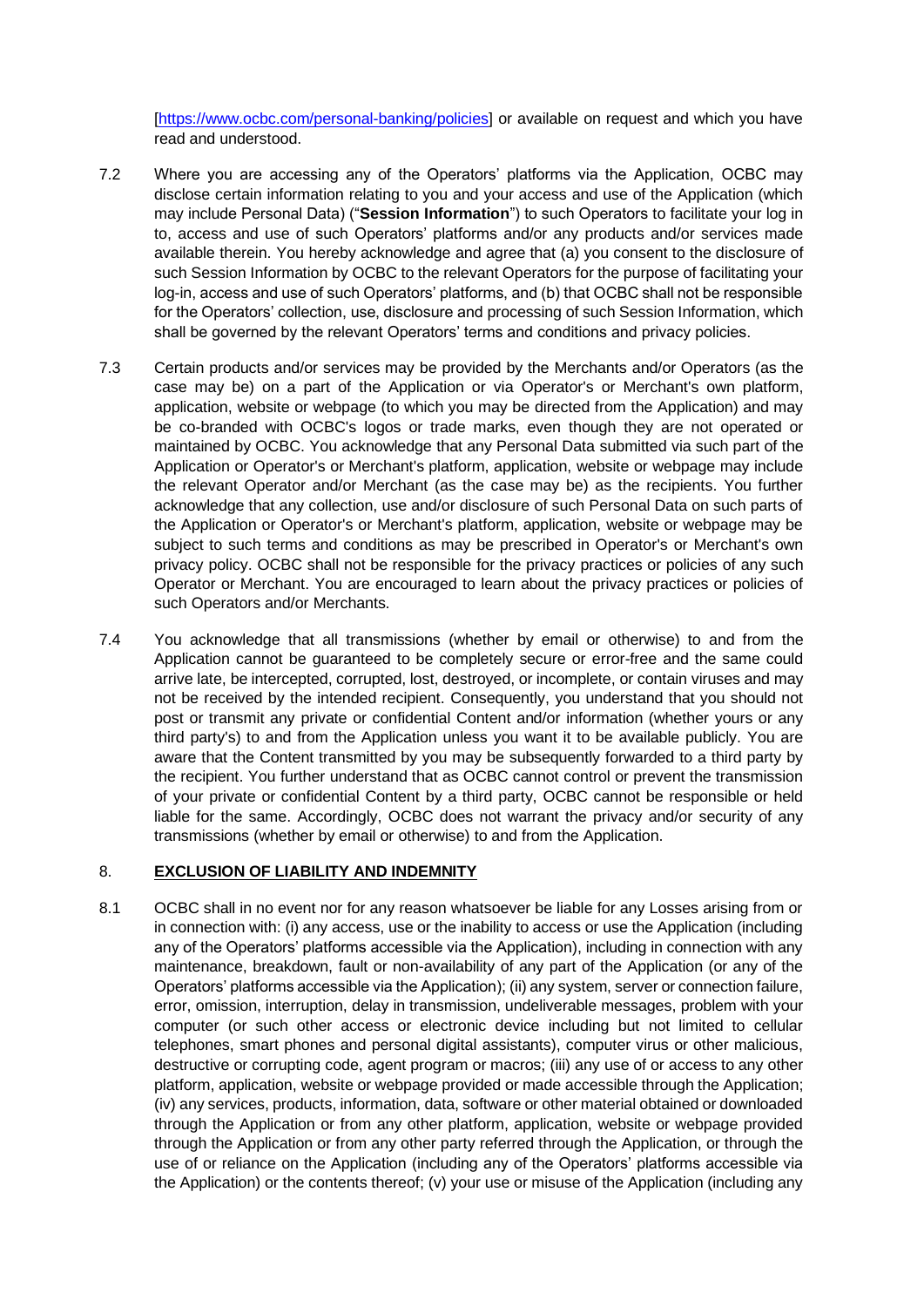of the Operators' platforms accessible via the Application); (vi) any defect, error, imperfection, fault, mistake or inaccuracy with the Application (including any of the Operators' platforms accessible via the Application), its contents or associated services; (vii) the unauthorized access by third parties to any of your information that is stored by OCBC; or (viii) any malfunctions and/or errors in the application programming interfaces, computer programmes and/or electronic data interchange interfaces made available to OCBC by any Operator and/or Merchant; and (ix) problems caused by any remedial or preventative measure which may be taken by OCBC in the event of any occurrence of the foregoing. In no event shall OCBC be liable to you, or any other party for: (a) any amounts due from Merchants, Operators, other users of the Application or any other third party; and/or (b) damages arising in connection with your use of and/or access to the Application (including any of the Operators' platforms accessible via the Application), by you or other third party; or (c) any indirect, special, economic or consequential damage or loss under these Terms, whether or not OCBC have been informed of such possibilities. The exclusions herein shall take effect to the fullest extent permitted by law.

8.2 You shall indemnify and hold harmless and keep OCBC indemnified in full against all and any claims, actions, proceedings, loss, damage, costs (including legal costs on a full indemnity basis), expenses and liabilities of whatsoever nature and howsoever arising which may be brought against or suffered or incurred by OCBC arising from or which is directly or indirectly related to: (a) your access to and/or use of the Application (including any of the Operators' platforms accessible via the Application) and/or any other person or entity's use of the Application (including any of the Operators' platforms accessible via the Application) where such person or entity was able to access and/or use the Application (including any of the Operators' platforms accessible via the Application) by using your user identification details (where applicable); or (b) any breach or non-observance of any of these Terms by you or by any other person or entity where such person or entity was able to access and/or use the Application by using your user identification details (where applicable).

### 9. **INTELLECTUAL PROPERTY AND CONTENT TRANSMITTED VIA THE APPLICATION**

9.1 All copyright and other intellectual property and proprietary rights in user identification details are owned, licensed to or controlled by OCBC, Operators, Merchants or OCBC's licensors or service providers, unless otherwise indicated. You may access the Application (including any of the Operators' platforms accessible via the Application) provided that OCBC or the relevant copyright owners retain all copyright and other proprietary notices contained on the content and materials on the Application. The trade marks, logos, and service marks (collectively the "**Trade Marks**") displayed on the Application are registered and unregistered Trade Marks of OCBC and where applicable, Operators, Merchants or other third party proprietors identified on the Application. No right or licence is given to any party accessing and/or using the Application to download, reproduce or use any such Trade Marks.

### 10. **TERMINATION**

- <span id="page-7-0"></span>10.1 OCBC, in its sole discretion, may with immediate effect upon giving you notice in any of the manners prescribed in Clause 12 below, terminate your right to access and/or use the Application and/or may bar access to the Application (or any part thereof) for any reason whatsoever, including without limitation, a breach of any of the terms and conditions of these Terms.
- 10.2 Upon your receipt of the notice referred to in Clause [10.1,](#page-7-0) all rights and/or licences granted to you under these Terms shall immediately cease and terminate and you shall forthwith cease the use of the Application in any way whatsoever.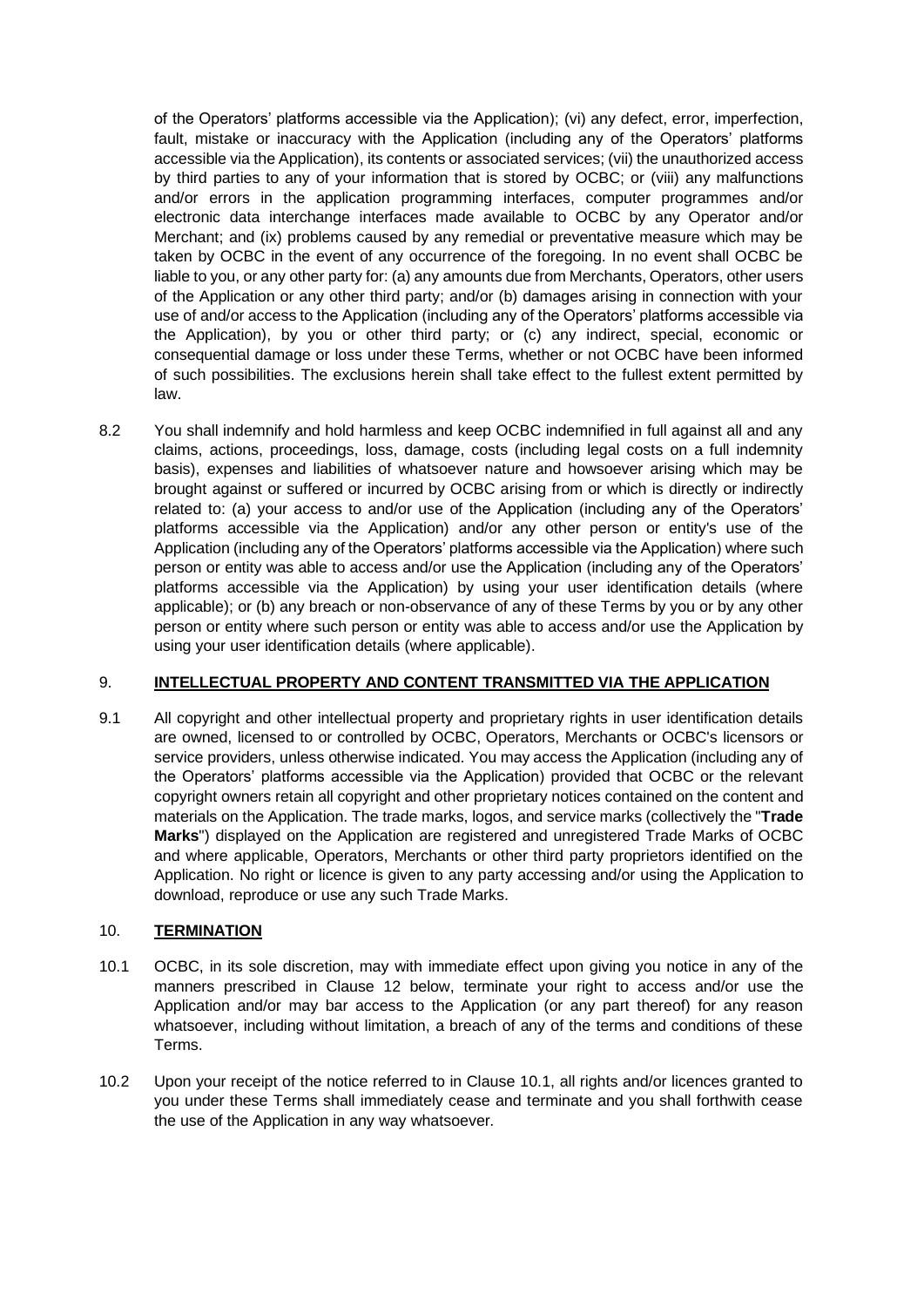10.3 Termination of this these Terms for any reason shall not bring to an end OCBC's rights accrued prior to termination, and your obligations under any provisions of these Terms which are meant to survive the termination.

## 11. **AMENDMENTS TO TERMS**

- 11.1 OCBC may impose such further terms and conditions and make such amendments to these Terms as OCBC may in its discretion deem fit from time to time. OCBC will notify you of such amendments via email and/or publication on the Application or such other method of notification as may be designated by OCBC, which you agree shall be sufficient notice for the purpose of this clause. If you do not agree to be bound by the amendments, you shall immediately cease all access and/or use of the Application.
- 11.2 You further agree that if you continue to use and/or access the Application after being notified of such amendments to these Terms, such use and/or access shall constitute an affirmative: (i) acknowledgement by you of these Terms and its amendments; and (ii) agreement by you to abide and be bound by these Terms and its amendments. OCBC's right to vary these Terms in the manner aforesaid may be exercised without the consent of any person or entity who is not a party to these Terms.

# 12. **NOTICES**

12.1 Any notice or other communication in connection with these Terms: (i) may be given personally, by post, facsimile or electronically if sent to the address or facsimile number then most recently notified by the recipient to the sender; (ii) if given personally, will be deemed to have been received upon delivery; (iii) by post, will be deemed to have been received on the second day following posting; (iv) if given by facsimile, will be deemed to have been received upon production of a transmission report by the machine from which the facsimile was sent which indicates that the facsimile was sent in its entirety to the facsimile number of the recipient; and (v) (a) if given by OCBC to you electronically, will be deemed to have been received upon delivery (and a delivery report received by OCBC will be conclusive evidence of delivery even if the communication is not opened by you); and (b) if given to OCBC electronically, will be deemed to have been received upon being opened by us.

### 13. **FORCE MAJEURE**

13.1 OCBC shall not be liable for any non-performance, error, interruption or delay in the performance of its obligations or in the Application's (or any Operator's platform's) operation if due, in whole or in part, directly or indirectly to an event or failure which is beyond its reasonable control (including acts of God, natural disasters, epidemics, acts of war or terrorism, acts of any government or authority, power failures or power supply problems, acts or defaults of any telecommunications network operator or carriers, Internet or network related problems, problems with the services rendered by third party vendors or service providers and the acts or a party for whom OCBC is not responsible for).

### 14. **ASSIGNMENT AND NOVATION**

- 14.1 You may not assign your rights under these Terms without OCBC's prior written consent. OCBC may, as it sees fit and without your consent:
	- (a) assign the Application and any content, personal data, software, and/or documentation used in relation to the Application or any rights associated with any or all of the foregoing (collectively, "**Application Assets**") or any part thereof to any third parties; and/or
	- (b) novate or otherwise transfer all of OCBC's rights and obligations under these Terms to one or more third parties.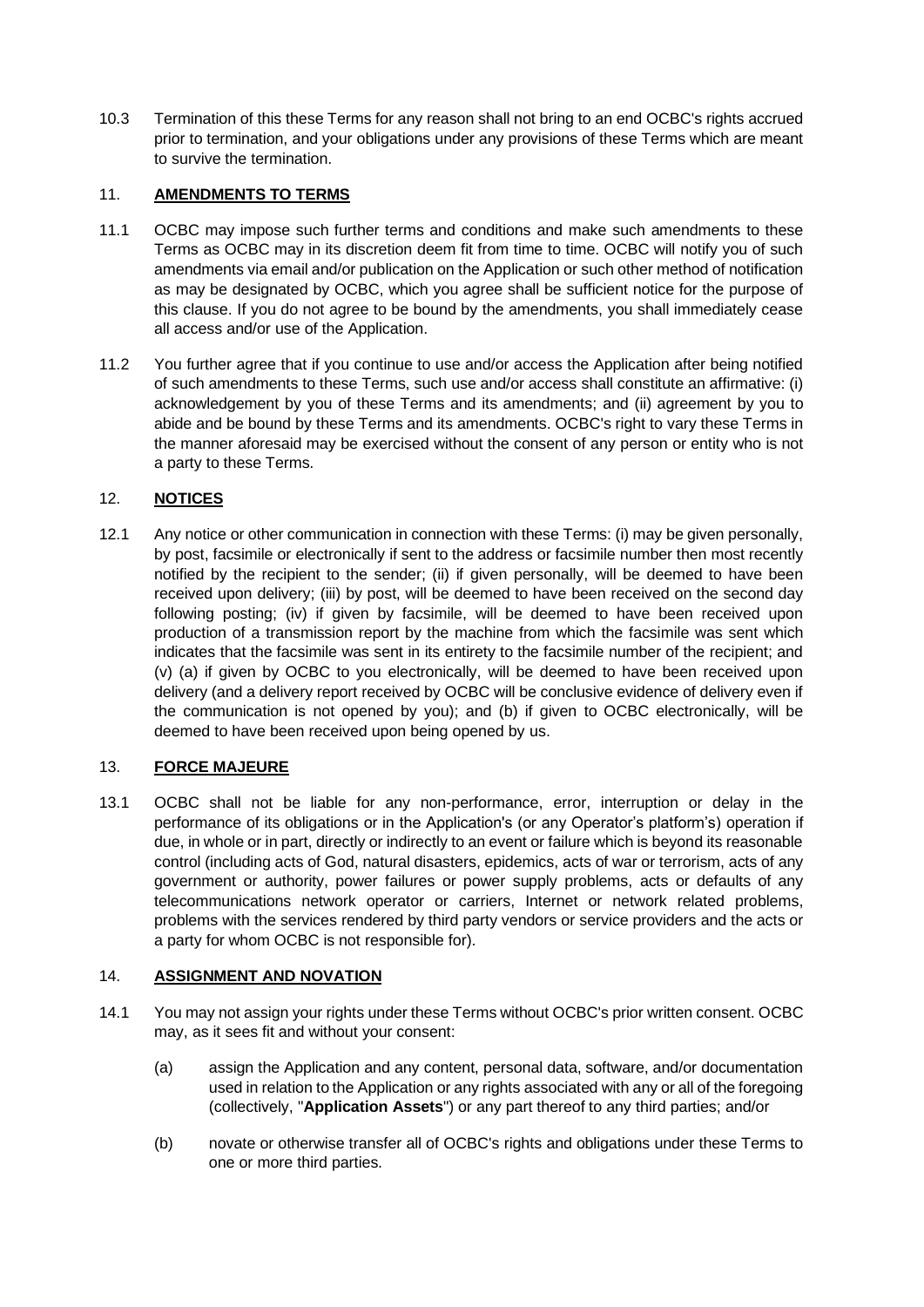- 14.2 Immediately upon any third party agreeing to perform the obligations of OCBC in connection with the Application, Application Assets or any part thereof, OCBC shall be fully discharged from all of its obligations and duties in connection with these Terms and otherwise at law. You further agree and understand that by consenting to any collection, use, disclosure or other handling of your personal data by OCBC, you also consent to such collection, use, disclosure or other handling of your personal data by any successor-in-title, transferee or assignee of OCBC, and that for the avoidance of doubt, you shall be deemed to be a customer for the purposes of paragraph 1(p) of the Second Schedule of the Personal Data Protection Act.
- 14.3 These Terms will bind you and OCBC and OCBC's successors in title and assigns. These Terms will continue to bind you notwithstanding any change in OCBC's name or constitution or OCBC's merger, consolidation or amalgamation with or into any other entity (in which case these Terms will bind you to OCBC's successor entities).

### 15. **LICENCE TO USE THE APPLICATION**

- 15.1 The Application is proprietary to OCBC and must not be used other than strictly in accordance with the terms set out herein. OCBC grants to you a personal, limited, non-exclusive, nontransferable, non-sublicensable right to use the Application.
- 15.2 OCBC shall not at any time be obliged to provide any adaptations, enhancements and/or modifications to the Application, including without limitation any updates, patches, bug-fixes and/or upgrades to the Application or any new versions and/or releases of the Application which incorporate new features or functions.
- 15.3 You may not under any circumstances: (i) copy, sell, resell, assign, licence, distribute, transmit, publicly display, rent, lease, lend, export, offer on a "pay-per-use" basis, publish or otherwise reproduce the Application or any part thereof in any form by any means; (ii) adapt, modify, decompile, disassemble, localise, port and/or reverse engineer the Application or any part thereof; (iii) remove, obscure or destroy any copyright, trade secret, proprietary or confidential legends or marking of OCBC placed upon or contained within the Application; (iv) prepare or develop derivative works based on the Application; and/or (v) use the Application for any purpose other than those permitted under these Terms. Any breach of the aforesaid restrictions shall result in immediate and automatic termination of all rights and licence granted hereunder. The use restrictions set out herein shall survive the termination of these Terms.
- 15.4 OCBC may from time to time without giving any reason or prior notice, upgrade, modify, alter, suspend, discontinue the provision of or remove, whether in whole or in part, the Application and any features offered in connection therewith, and shall not be liable for any losses or damage suffered by you arising from any such upgrade, modification, suspension or alteration.

### 16. **NEW FEATURES**

- 17. In addition to these Terms, the use of specific aspects of the Application or more comprehensive or updated versions of the Application may be subject to additional terms and conditions ("**Additional Terms**"), which will apply in full force and effect.
- 18. OCBC reserves the right (but shall not be obliged) to introduce new products, applications, programmes, services, functions and/or features (collectively "**New Features**") to the Application. The term "Application" shall include New Features which are provided through the Application respectively at no charge or fee unless otherwise indicated.
- 19. All New Features shall be governed by these Terms and may be subject to Additional Terms which you shall be required to agree to before access to and use of such New Features are provided, and shall be deemed to have agreed to upon use of such New Features. In the event of any inconsistency between these Terms and the Additional Terms, the Additional Terms shall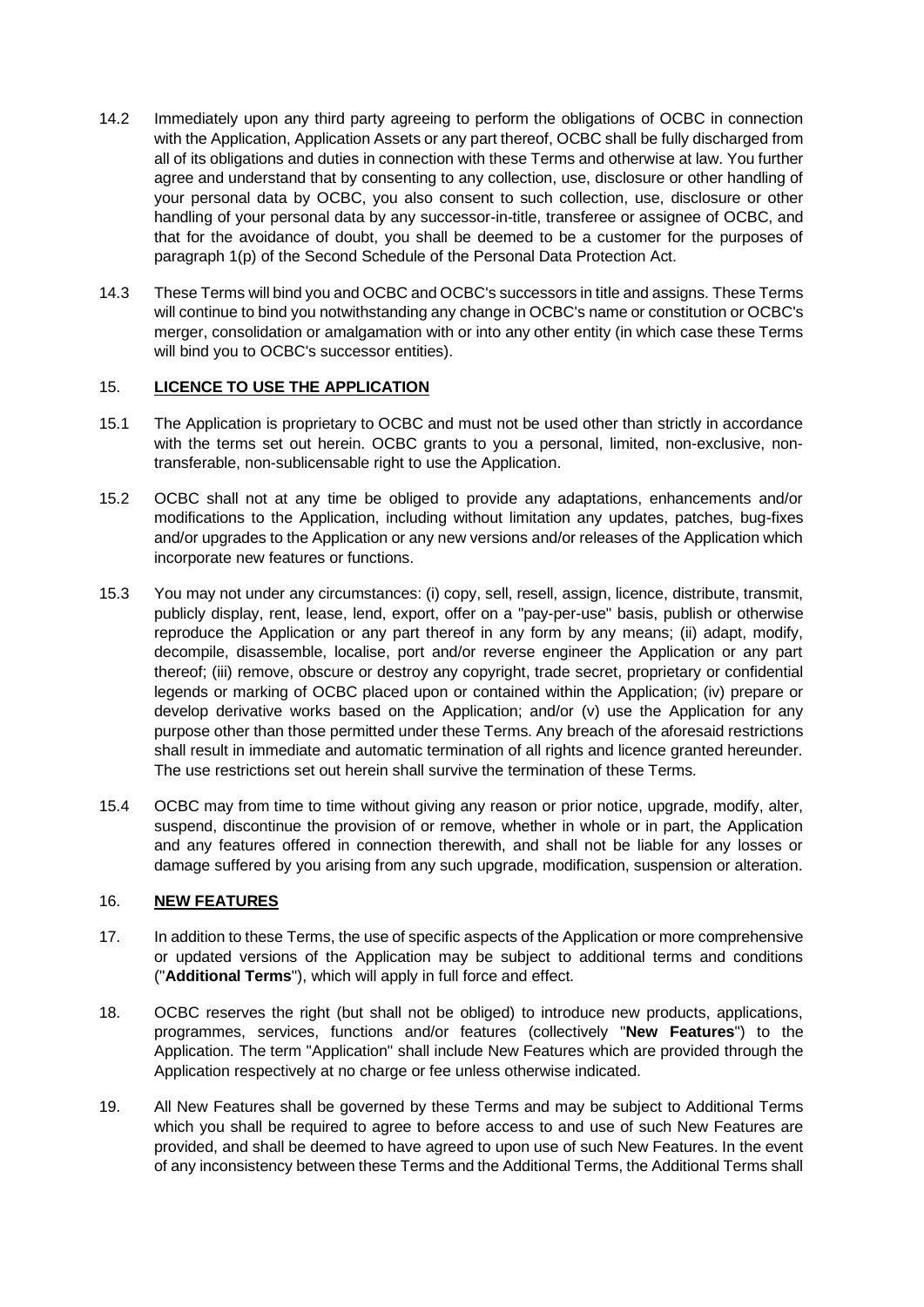prevail in so far as the inconsistency relates to the product, application, programme, service, function or feature in question unless otherwise provided.

### 20. **GENERAL**

- 20.1 Use of the Application and these Terms shall be governed by and construed in accordance with Singapore law but in enforcing these Terms, OCBC shall be at liberty to initiate and take actions or proceedings or otherwise against you in Singapore or elsewhere as OCBC may deem fit, and you hereby agree that where any actions or proceedings are initiated and taken in Singapore, you shall submit to the jurisdiction of the courts of Singapore in all matters connected with your obligations and liabilities under or arising out of or in connection with these Terms.
- 20.2 If any provision of these Terms is held to be invalid, illegal or unenforceable (whether in whole or in part), such provision shall be struck and severed from these Terms and the remaining provisions of these Terms shall not be affected thereby.
- 20.3 No failure or delay to exercise OCBC's rights under these Terms shall operate as a waiver thereof nor shall such failure or delay affect OCBC's right to enforce its rights under these Terms.
- 20.4 You acknowledge and agree that OCBC's records and any records of the communications, transactions, instructions or operations made or performed, processed or effected through the Application by you or any person purporting to be you, acting on your behalf or purportedly acting on your behalf, with or without your consent, or any record of communications, transactions, instructions or operations relating to the operation of the Application and any record of any communications, transactions, instructions or operations maintained by OCBC or by any relevant person authorised by OCBC relating to or connected with the Application shall be binding on you for all purposes whatsoever and shall be conclusive evidence of such communications, transactions, instructions or operations. You further acknowledge and agree that OCBC's decisions on all matters relating to these Terms will be at its absolute discretion and will be final and binding on you.
- 20.5 Save for Operators and Merchants, no person or entity who is not a party to these Terms shall have any right under the Contracts (Rights of Third Parties) Act (Chapter 53B of Singapore) or other similar laws to enforce any term of these Terms, regardless of whether such person or entity has been identified by name, as a member of a class or as answering a particular description. For the avoidance of doubt, this shall not affect the rights of any permitted assignee or transferee of these Terms.
- 20.6 You agree and acknowledge that these Terms and the services provided or made available thereunder do not include the provision of Internet access or other telecommunication services by OCBC. You acknowledge that OCBC shall not be responsible for any services through which you access and use the Application or for any loss you may suffer as a result of you using such a service. You must comply with all the terms and conditions of such a service and pay all the charges connected with it. Any Internet access or telecommunications services (such as mobile data connectivity) required by you to access and use the Application shall be your sole responsibility and shall be separately obtained by you, at their own cost, from the appropriate telecommunications or internet access service provider.

### 21. **COPYRIGHT ACT NOTIFICATION**

- 21.1 The Copyright Act (Chapter 63 of Singapore) (the "Act") contains provisions related to limiting the liability of network service providers such as OCBC who provide services such as system caching or user storage and information location.
- 21.2 Where a copyright owner furnishes to OCBC (through OCBC's designated representatives) a valid notice in the form prescribed by the Act, OCBC will take reasonable steps to remove or disable access to the relevant material in accordance with the Act. Where the person who made